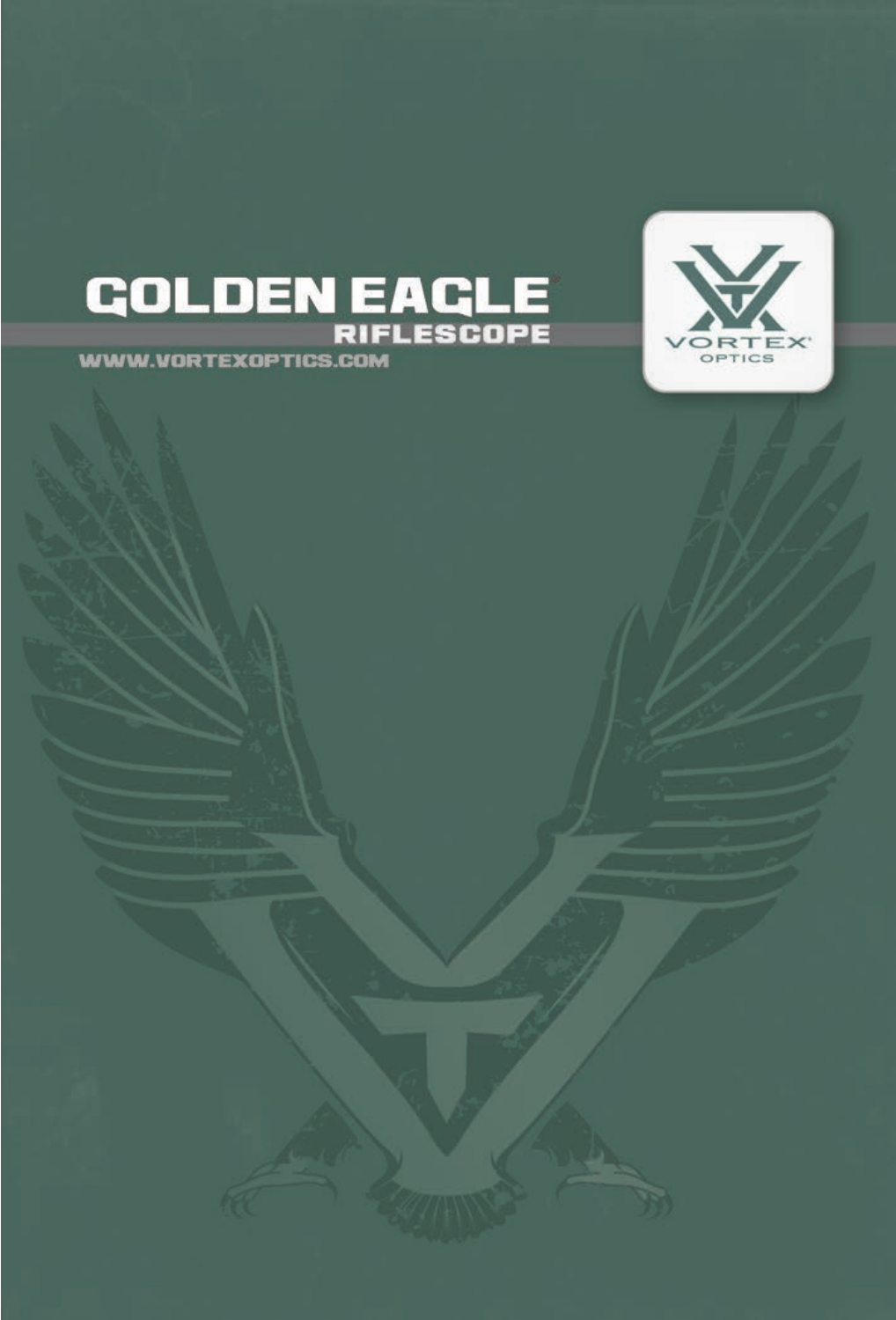



Aluminum Lens Caps



Dual Use: Shooting Tactical / Hunting

### **The Vortex® Golden Eagle® Riflescopes**

Specifically designed for the competitive, long-range shooters the Golden Eagle™ riflescope offers the highest levels of performance and reliability. With features such as side focus, generous long eye relief, and ruggedly constructed single-piece main tubes, this scope is ready for your next match.

### **Golden Eagle® Unique Accessories List**

The Golden Eagle 15-60x52 riflescope includes the following unique accessories.

### **3" Sunshade**

Objective thread in, use this accessory to block sunlight on objective lens and reduce image glare as necessary.

### **Aluminum Lens Caps**

Objective/Ocular thread in, use these tough caps to protect lenses when riflescope is not in use.

### **Aperture Stop Ring (ASR)**

The ASR threads into the objective end and effectively reduces the aperture and increases the depth of field. This will allow you to more easily observe down range mirage and wind indicators while still keeping your target in focus. The ASR may be combined with sunshade and fits in either before or after to your preference.

### **10 MOA Windage Turret**

This windage turret to allows dialing up to 10 MOA while not getting lost on the adjustment (the standard turret will allow up to 5 MOA). To install turret, loosen three set screws on standard windage turret and remove. Install and index 10 MOA turret and re-tighten set screws.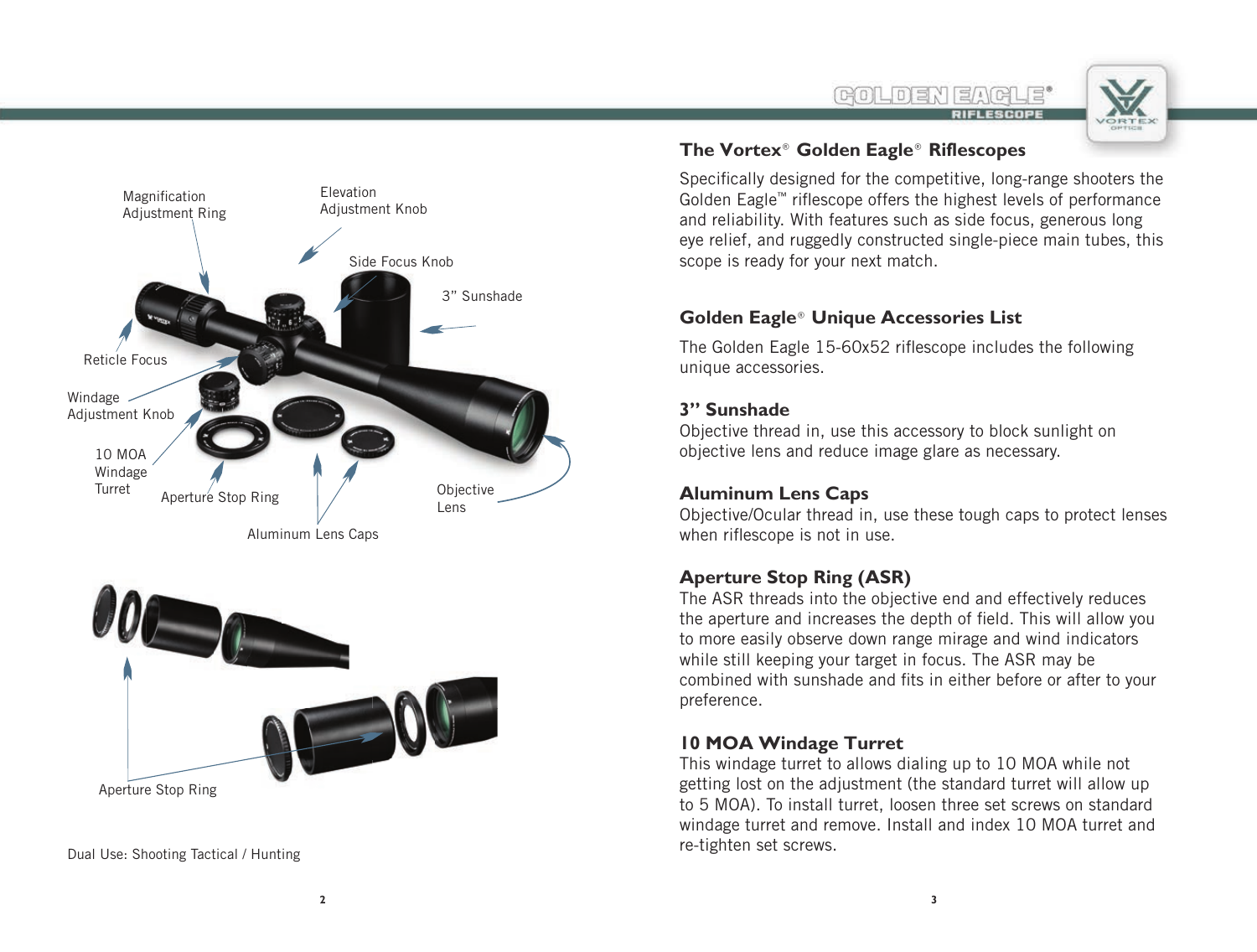

# **RETICLE OPTIONS**

### **The Focal Plane**

All riflescope reticles can be termed either first focal plane (FFP) or second focal plane (SFP), depending upon their internal location within the riflescope. This model features the second focal plane design.

### **Second Focal Plane Reticles**

Second focal plane (SFP) reticles are located near the scope's eyepiece behind the image erecting and magnifying lenses. This style of reticle does not visually change in size when you change the magnification. The advantage of an SFP reticle is that it always maintains the same ideal visual appearance. Listed reticle subtensions used for estimating range, holdover, and wind drift correction are only correct with the magnification set at 40X magnification.

# **RIFLESCOPE ADJUSTMENTS**

### **Reticle Focus**

The Golden Eagle riflescope uses a *fast focus* eyepiece designed to quickly and easily adjust the focus on the riflescope's reticle.

To adjust the reticle focus:

- Look through the riflescope at a blank white wall or up at the sky.
- Turn the eyepiece focus knob in or out until the reticle image is as crisp as possible.
- **Note:** Try to make this particular adjustment quickly, as the eye will try to compensate for an out-of-focus reticle.



Adjust the reticle focus

Once this adjustment is complete, it will not be necessary to re-focus every time you use the riflescope. However, because your eyesight may change over time, you should re-check this adjustment periodically.

### **Warning**

Looking directly at the sun through a riflescope, or any optical instrument, can cause severe and permanent damage to your eyesight.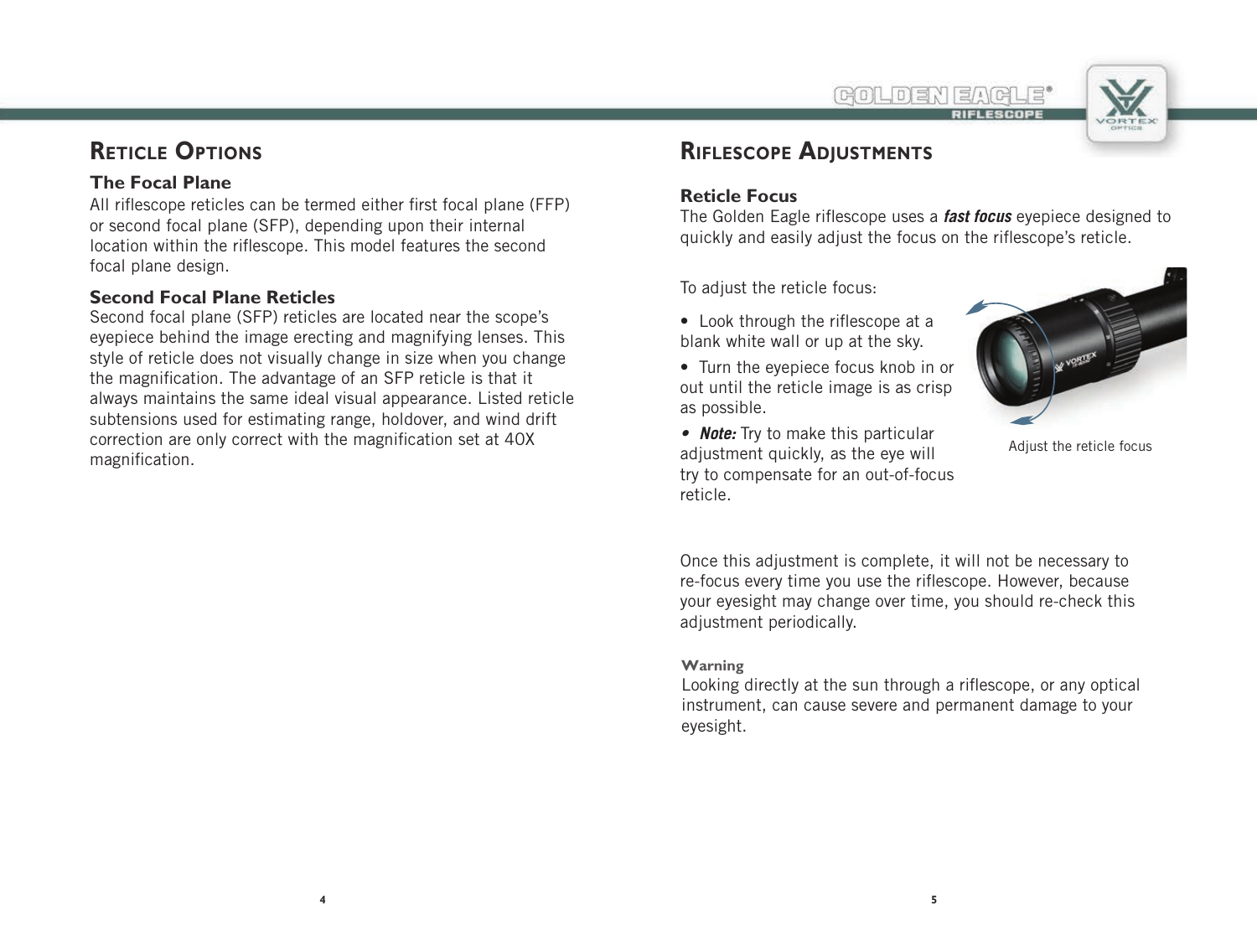

### **Windage and Elevation Adjustments**

This riflescope features adjustments and reticles scaled in minute of angle (MOA). This unit of arc scale is used when raging or adjusting a riflescope for bullet trajectory. The Golden Eagle comes with an optional 10 MOA windage turret for dialing a full 10 MOA revolution before the scale repeats.

### **MOA Adjustments**

MOA unit of arc measurements are based on degrees and minutes. A minute of angle will subtend 1.05 inches at a distance of 100 yards (29.1 mm at 100 meters). This riflescope uses 1/8 minute clicks which subtend .13 inches at 100 yards (3.6 mm at a 100 meters), .26 inches at 200 yards (7.2 mm at 200 meters), .39 inches at 300 yards (10.8 at 300 meters), etc.



MOA Adjustment  $1$  Click =  $1/8$  MOA

### **Using the Side Focus**

Golden Eagle riflescope uses a side focus adjustment which provides maximum image sharpness and eliminates parallax error.

Setting the side focus:

1. Be sure the reticle is correctly focused (see *Reticle Focus* on page 5).

2. Turn the side focus knob until the target image is as sharp as possible.

3. Check for parallax error by moving your head back and forth while looking through the scope. The focus is correct if there is no apparent shift of the reticle on the target. If you notice any shift, adjust the focus knob slightly until all shift is eliminated.



Adjust the side focus knob

To make adjustments: Elevation Turret Dial

1. Turn the turret in the appropriate direction: Up/Down or Left/Right as indicated by the arrows.

2. Turn the dials in the direction you wish the bullet's point-of-impact to go to.

3. Turn the required amount of MOA's to achieve the desired change in the bullet point of impact.

4. After sight-in, realign the zero marks on the turret dials with the reference lines on the scope body.



Windage Turret Dial

*Parallax* is a phenomenon that results when the target image does not quite fall on the same optical plane as the reticle within the scope. When the shooter's eye is not precisely centered in the eyepiece, there can be apparent movement of the target in relation to the reticle, which can cause a small shift in the point of aim. Parallax error is most problematic for precision shooters using high magnification.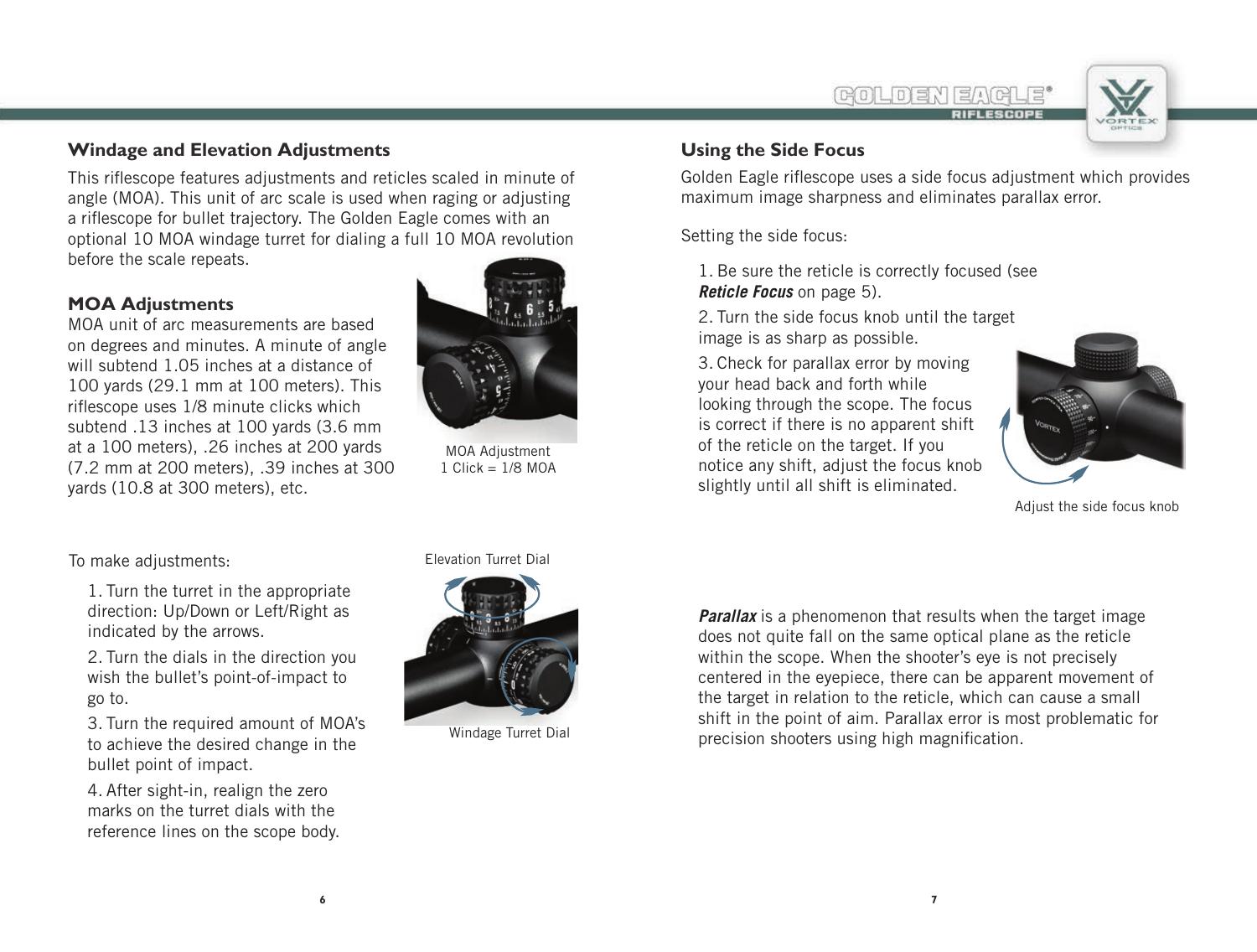

## **RIFLESCOPE MOUNTING**

To get the best performance from your Golden Eagle riflescope, proper mounting is essential. Although not difficult, the correct steps must be followed. If you are unsure of your abilities, it would be best to use the services of a qualified gunsmith.



### **Rings and Bases**

Mount an appropriate base and matching rings to your rifle according to the manufacturer's instructions. Golden Eagle riflescope requires 30mm rings.

Use the lowest ring height that will provide complete clearance of scope and rifle—avoiding any contact with barrel, receiver, bolt handle or any other part of the rifle. A low mounting height will help assure proper cheek weld, aid in establishing a solid shooting position, and promote fast target acquisition.

### **Eye Relief and Reticle Alignment**

After installing the bottom ring halves on the mounting base, place the riflescope on the bottom ring halves and loosely install the upper ring halves. Before tightening the scope ring screws, adjust for maximum eye relief to avoid injury from recoil:

1. Set the riflescope to the middle of its magnification range.

2. Slide the riflescope as far forward as possible in the rings.

3. While viewing through the riflescope in a normal shooting position, slowly slide the riflescope back towards your face. Pay attention to the field of view. Stop sliding the riflescope back as soon as you see the full field of view.

4. Without disturbing the front-back placement, rotate the riflescope until the vertical crosshair exactly matches the vertical axis of the rifle. Use of a reticle leveling tool, a weight hung on a rope, flat feeler gauges, or a bubble level will help with this procedure.

After aligning the reticle, tighten and torque the ring screws down per the manufacturer's instructions.

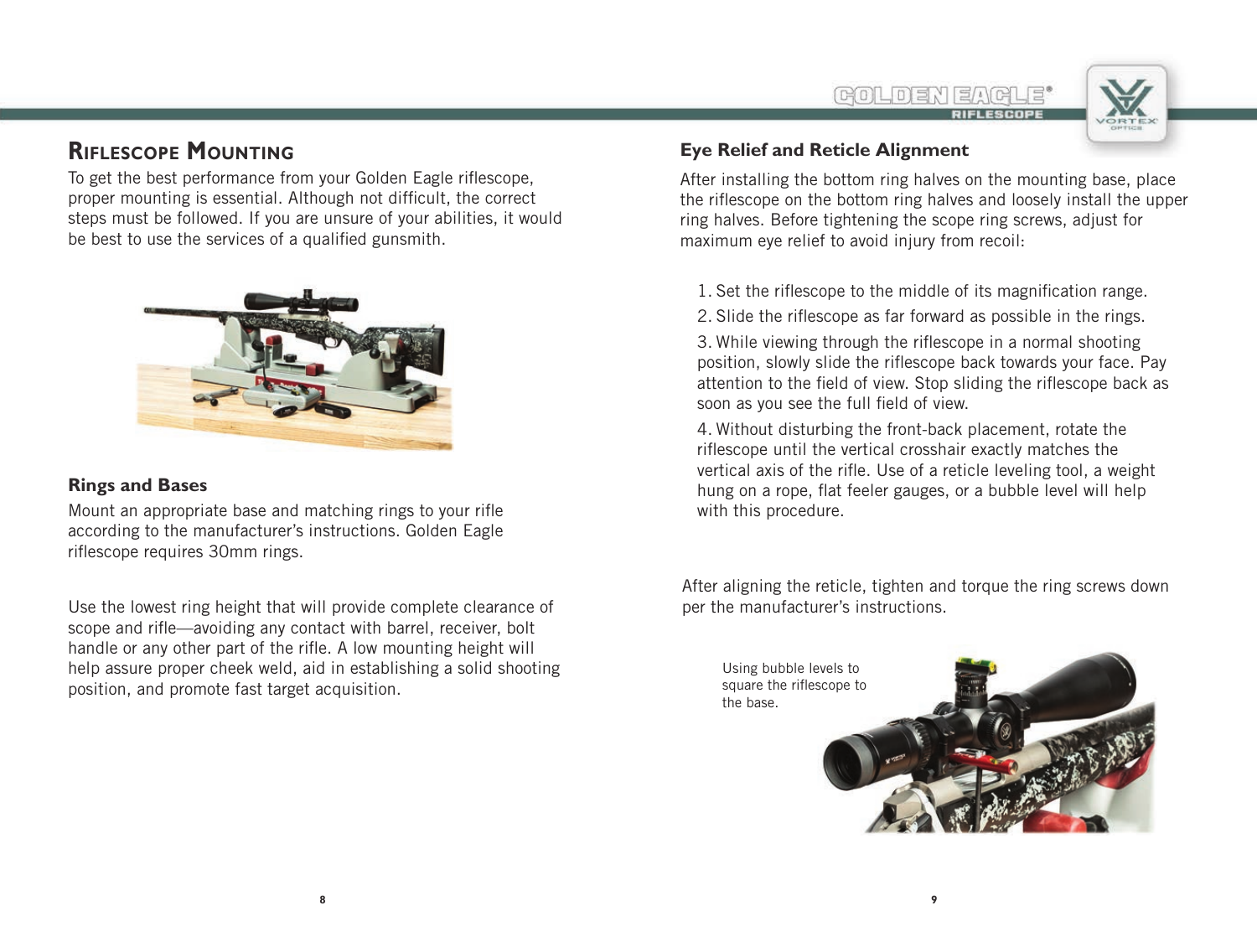

### **Bore Sighting**

Initial bore sighting of the riflescope will save time and money at the range. This can be done in a number of ways. A mechanical or laser bore sighter can be used according to the manufacturer's instructions. On some rifles, bore sighting can be done by removing the bolt and sighting through the barrel.

To visually bore sight a rifle:

- Place the rifle solidly on a rest and remove the bolt.
- Sight through the bore at a target approximately 100 yards away.
- Move the rifle and rest until the target is visually centered inside the barrel.
- With the target centered in the bore, make windage and elevation adjustments until the reticle crosshair is also centered over the target.



Visually bore-sighting a rifle.

### **Final Range Sight-In**

After the riflescope has been bore-sighted, final sight-in should be done at the range using the exact ammunition expected to be used while shooting. Sight in and zero the riflescope at the preferred distance. 100 yards is the most common zero distance, although a 200 yard zero may be preferred for long range applications.

*Note:* Be sure the reticle is in focus (see *Reticle Focus* on page 5) and set the side focus adjustment (if present) to match the distance being used for sight-in:

- Following all safe shooting practices, fire a three-shot group as precisely as possible.
- Next, adjust the reticle to match the approximate center of the shot group (see *Windage and Elevation Adjustment* on page 6).

*Note:* If the rifle is very solidly mounted and cannot be moved. simply look through the scope and adjust the reticle until it is centered on the fired group.

• Carefully fire another three-shot group and see if the bullet group is centered on the bullseye.

This procedure can be repeated as many times as necessary to achieve a perfect zero.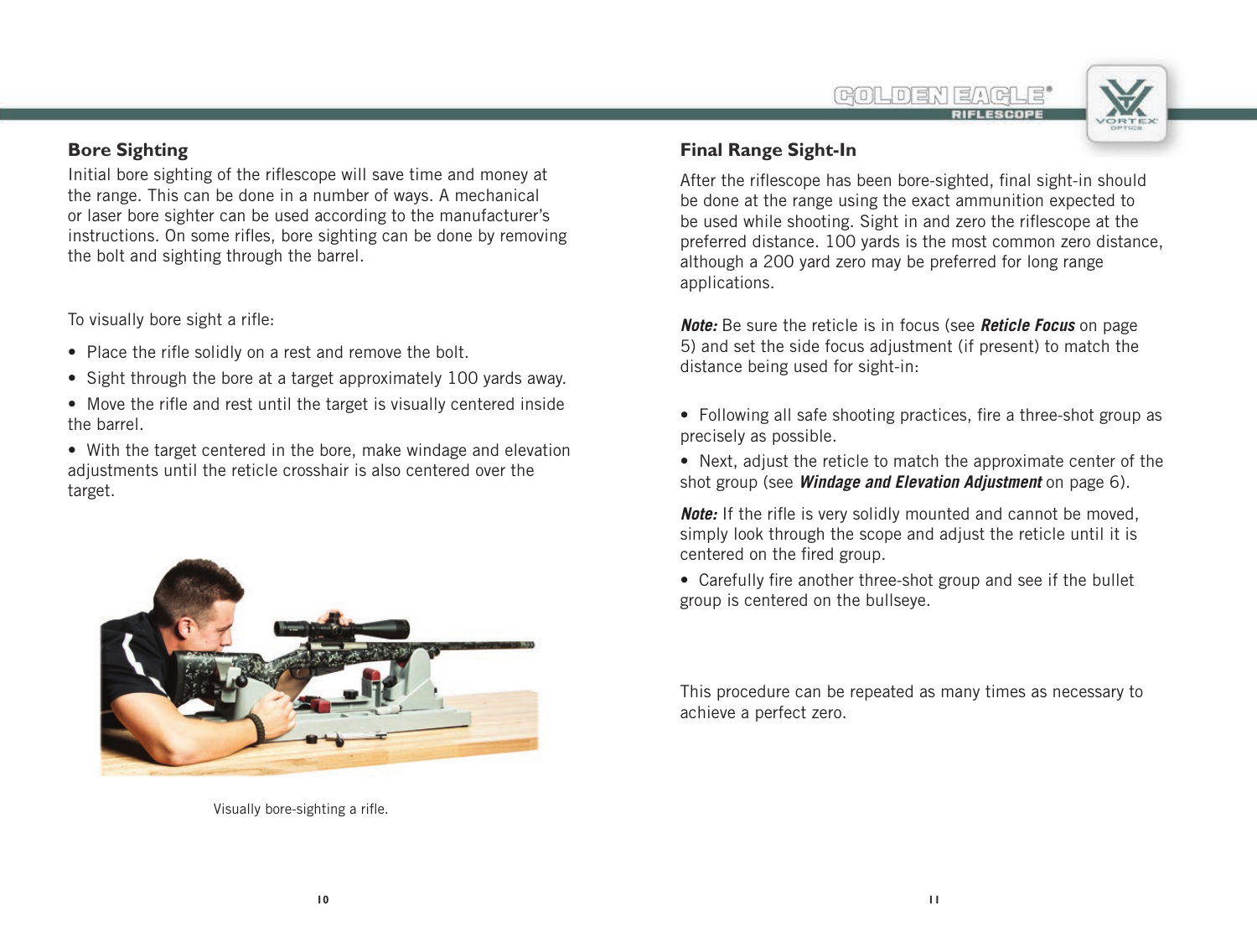riflescope may void warranty.

### **Storage**

**Lubrication**

If possible, avoid exposing your Vortex riflescope to direct sunlight or any very hot location for long periods of time.

**MAINTENANCE**

## **Cleaning**

The fully waterproof and fogproof Golden Eagle riflescope requires very little routine maintenance other than periodically cleaning the exterior lenses. The exterior of the scope may be cleaned by wiping with a soft, dry cloth.

When cleaning the lenses, be sure to use products, such as the Vortex Fog Free cleaning products or LensPen, that are specifically designed for use on coated optical lenses.

**BOLDE** 

- Be sure to blow away any dust or grit on the lenses prior to wiping the surfaces.
- Using your breath, or a very small amount of water or pure alcohol, can help remove stubborn things like dried water spots.

All components of the Golden Eagle riflescope are permanently lubricated, so no additional lubricant should be applied.

*Note:* Other than removing the turret caps, do not attempt to disassemble any components of the riflescope. Disassembling of

## **Indexing Adjustment Dials with Zero Reset**

Golden Eagle riflescopes feature windage/elevation dials that allow you to re-index the zero indicator after sight-in without disturbing your settings. Though not required to do, this process will allow you to quickly return to your original zero if temporary corrections are dialed in the field. Reset the windage and elevation dials in this way:



1. Loosen the three set screw.



2. Rotate the dial to reposition the zero mark on the index line.



3. Firmly tighten the three set screws

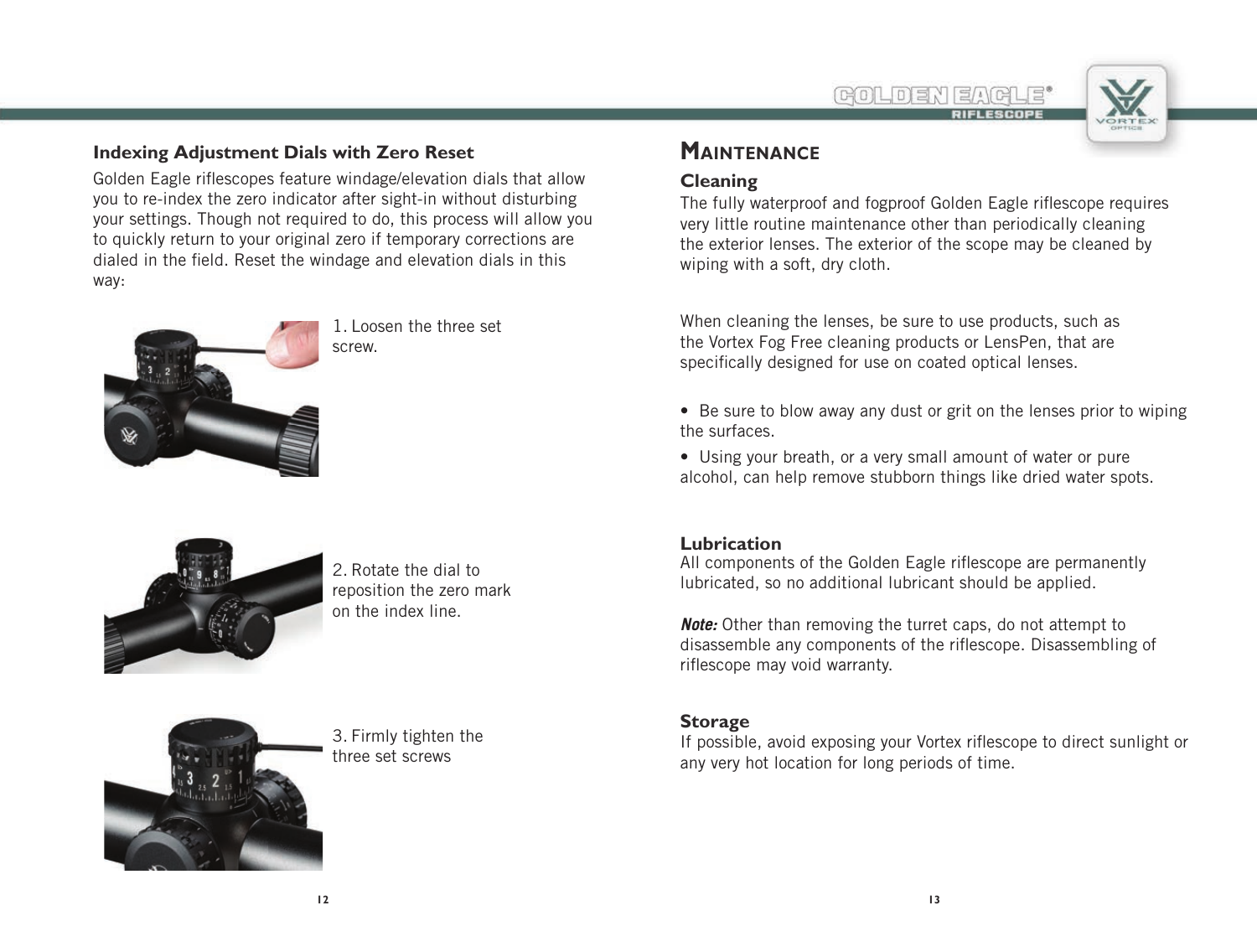**BOLOEY** 

## **TROUBLESHOOTING**

### **Sighting-in Problems**

Many times, problems thought to be with the scope are actually mount problems. Be sure that correct base and rings are being used in the correct orientation, and that the base screws and rings are tight. Insufficient windage or elevation adjustment range may indicate problems with rings, base, base alignment, base mount holes drilled in the rifle's receiver, or barrel/receiver alignment.

### **Check for Correct Base and Ring Alignment**

- Roughly center the reticle by adjusting both windage and elevation turrets to the mid point of their travel ranges.
- Attach bore sighter, or remove bolt and visually boresight rifle.

• Look through the scope. If the reticle appears way off center on the boresighter image or when compared to the visually centered target when looking through rifle's bore, there may be a problem with the bases or rings being used. Confirm that correct base and rings are being used—and in the proper orientation.

### **Tips for Solving Bullet Grouping Problems**

- Maintain a good shooting technique and use a solid rest.
- Check that all screws on rifle's action are properly tightened.
- Be sure rifle barrel and action are clean and free of excessive oil or copper fouling.
- Check that rings are correctly torqued per the manufacturer's instructions.
- Some rifles and ammunition don't work well together—try different ammunition and see if accuracy improves.

# **THE VIP WARRANTY**

We build optics based on our commitment to your absolute satisfaction. That's why Vortex products are unconditionally guaranteed and we make this Very Important Promise to you—a Very Important Person.

Rest assured that in the event your riflescope becomes damaged or defective, Vortex Optics will repair or replace

the riflescope at no charge to you. Call Vortex Optics at 800-426-0048 for prompt, professional, and friendly service.



Vortex Optics 2120 West Greenview Drive Middleton, WI 53562 *service@vortexoptics.com*

Visit *www.vortexoptics.com* for more information. Canadian customers may visit *www.vortexcanada.net* for customer service information.

The VIP Warranty does not cover loss, theft, deliberate damage or cosmetic damage that does not hinder the performance of the product.